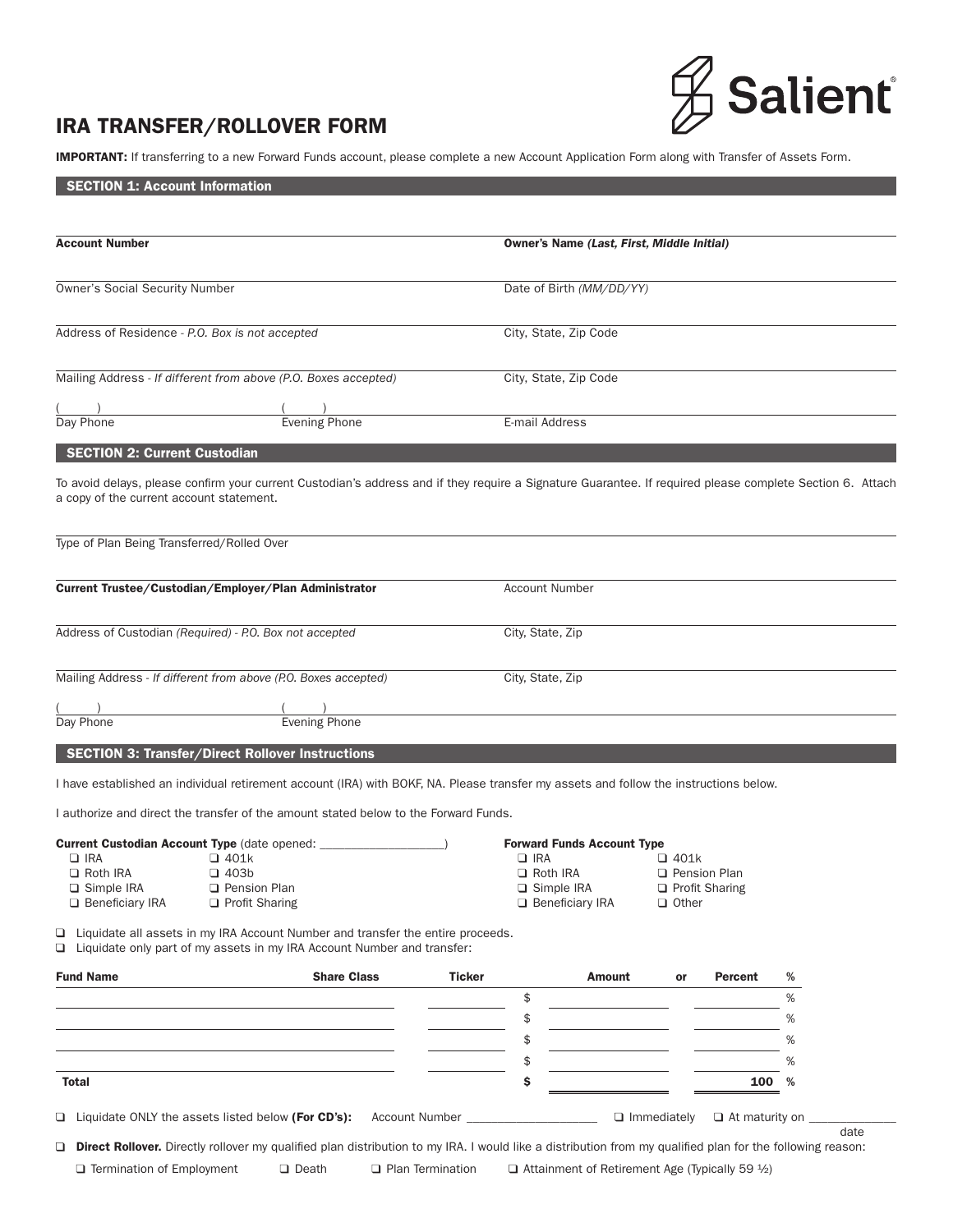| SECTION 3: Transfer/Direct Rollover Instructions (continued) |                    |               |        |    |         |   |
|--------------------------------------------------------------|--------------------|---------------|--------|----|---------|---|
| <b>Fund Name</b>                                             | <b>Share Class</b> | <b>Ticker</b> | Amount | or | Percent | % |
|                                                              |                    |               |        |    |         | % |
|                                                              |                    |               |        |    |         | % |
|                                                              |                    |               |        |    |         | % |
|                                                              |                    |               |        |    |         | % |
| <b>Total</b>                                                 |                    |               |        |    | 100     | % |

"In Kind" Transfer. If the account listed in Section 2 contains shares of the Forward Funds family of funds - you may choose to transfer them "In Kind." To transfer all other assets, they must be liquidated.

| <b>Fund Name</b>        | <b>Share Class</b>                        | <b>Ticker</b>      | <b>Amount</b> | <b>or</b> | Percent | % |
|-------------------------|-------------------------------------------|--------------------|---------------|-----------|---------|---|
|                         |                                           | \$                 |               |           |         | % |
|                         |                                           | \$                 |               |           |         | % |
|                         |                                           | \$                 |               |           |         | % |
|                         |                                           | \$                 |               |           |         | % |
| <b>Total</b>            |                                           |                    |               |           | 100 %   |   |
| Make Checks Payable to: | Forward Funds                             | <b>Client Name</b> |               |           |         |   |
|                         | FBO Traditional IRA, SEP IRA, or Roth IRA | SSN                |               |           |         |   |

# SECTION 4: Transfer/Rollover Investment Allocation

I authorize and direct the transfer of the amount indicated in Section 3 to the Forward Funds per the below allocation.

□ Open a new account – I have attached a completed IRA application □ Invest in my existing Forward Funds IRA account

## Investment Allocation

| <b>Fund Name</b> | <b>Share Class</b> | <b>Ticker</b> | <b>Amount</b> | or | Percent       | % |
|------------------|--------------------|---------------|---------------|----|---------------|---|
|                  |                    |               |               |    |               | % |
|                  |                    |               |               |    |               | % |
|                  |                    |               |               |    |               | % |
|                  |                    |               |               |    |               | % |
| <b>Total</b>     |                    |               |               |    | 100<br>______ | % |

# SECTION 5: Payment Instructions

| <b>By Fed-Wire</b>                                  | <b>By Check</b>                                                                                                                            |                                             |  |  |  |
|-----------------------------------------------------|--------------------------------------------------------------------------------------------------------------------------------------------|---------------------------------------------|--|--|--|
| State Street Bank & Trust Company<br>ABA# 011000028 | Payable to Forward Funds IRA FBO                                                                                                           |                                             |  |  |  |
| Boston, MA                                          |                                                                                                                                            |                                             |  |  |  |
| Credit to ALPS Fund Services                        |                                                                                                                                            |                                             |  |  |  |
| FBO Forward Funds Account #00195933                 | Forward Funds Account #                                                                                                                    |                                             |  |  |  |
| Account Name: Forward                               | Please write "IRA Transfer" or Direct Rollover" on the check. Do not<br>include after tax contributions or required minimum distributions. |                                             |  |  |  |
| Shareholder Name <b>Shareholder</b> Name            | Mail to:                                                                                                                                   | Overnight:                                  |  |  |  |
|                                                     | Forward Funds                                                                                                                              | Forward Funds                               |  |  |  |
|                                                     | P.O. Box 1345                                                                                                                              | c/o ALPS Fund Services, Inc.                |  |  |  |
|                                                     | Denver, CO 80201-9925                                                                                                                      | 1290 Broadway, Ste 1000<br>Denver, CO 80203 |  |  |  |

## SECTION 6: Authorization/Signatures

Current Trustee/Custodian: I have established an Individual Retirement Account or 403(b)(7) Custodial Account with the Forward Funds and have appointed BOKF, NA as the custodian. Please accept this as your authorization and instruction to liquidate and/or transfer "in kind" the assets noted above, which your company holds for me.